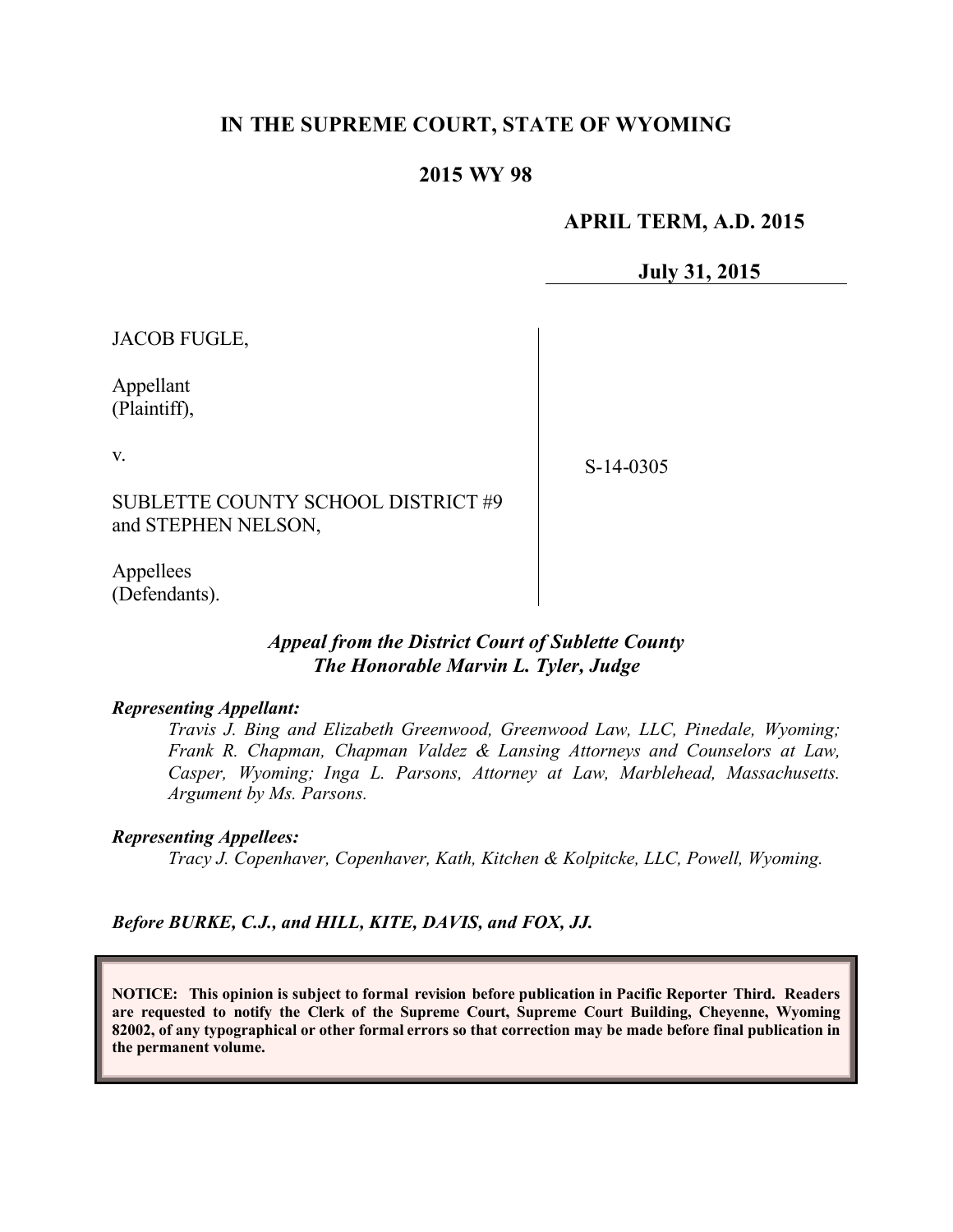## **BURKE, Chief Justice.**

[¶1] Appellant, Jacob Fugle, brought suit against Appellees, Sublette County School District #9 and his teacher, Stephen Nelson, for injuries he sustained during a science demonstration conducted in the school gymnasium. Appellees sought summary judgment claiming immunity under the Wyoming Governmental Claims Act (Wyo. Stat. Ann. § 1-39-101 *et seq*.). The district court granted the motion, and Mr. Fugle challenges that decision in this appeal. We affirm.

### *ISSUES*

[¶2] Mr. Fugle presents the following two issues:

- 1. Whether the alleged negligence of Appellees falls within the waiver of immunity from liability for negligent operation or maintenance of a building under Wyo. Stat. Ann. § 1-39-106.
- 2. Whether the alleged negligence of Appellees falls within the waiver of immunity from liability for negligent operation or maintenance of a recreation area under Wyo. Stat. Ann. § 1-39-106.

# *FACTS*

[¶3] In November 2010, Mr. Fugle was a student at Big Piney High School in Big Piney, Wyoming. As part of a science class, his teacher, Stephen Nelson, conducted a demonstration of centripetal force in the high school gymnasium using a wheeled cart and a 20-foot rope. In the demonstration, Mr. Nelson stood in the center of the gym and held on to one end of the rope while a student, sitting in the cart, held on to the other end. The students took turns sitting in the cart and pushing on the cart to initiate motion. During Mr. Fugle's turn, he was unable to hang onto the rope due to the forces acting upon him, and when he let go of the rope, the cart travelled across the gym floor and into a door frame. Mr. Fugle experienced extensive injuries, including a dislocated hip and a fractured femur, as a result of the collision.

[¶4] Mr. Fugle filed suit against the School District and Mr. Nelson. Following discovery, Appellees moved for summary judgment under the Wyoming Governmental Claims Act. The district court granted Appellees' motion after concluding that Mr. Fugle's injury did not fall within the exceptions to governmental immunity for negligence in the "operation and maintenance" of any building, or in the "operation and maintenance" of any recreation area. Mr. Fugle appealed.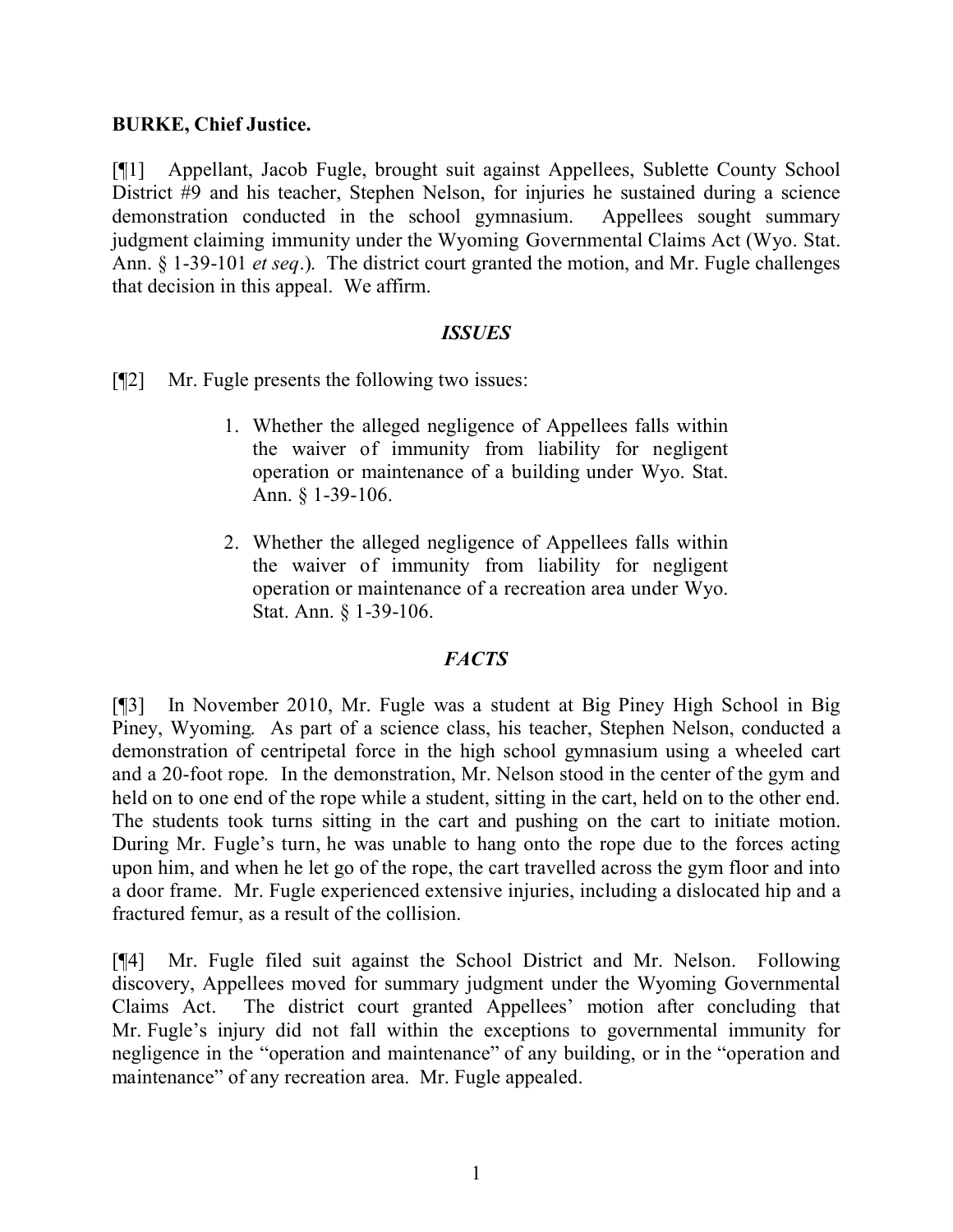### *STANDARD OF REVIEW*

[¶5] We apply the following standard of review to a district court's summary judgment decision:

> Summary judgment is appropriate when there are no genuine issues of material fact and the moving party is entitled to judgment as a matter of law. W.R.C.P. 56(c); *Metz Beverage Co. v. Wyoming Beverages, Inc.*, 2002 WY 21, ¶ 9, 39 P.3d 1051, 1055 (Wyo. 2002). "A genuine issue of material fact exists when a disputed fact, if it were proven, would establish or refute an essential element of a cause of action or a defense that the parties have asserted." *Id.* Because summary judgment involves a purely legal determination, we undertake *de novo* review of a trial court's summary judgment decision. *Glenn v. Union Pacific R.R. Co*., 2008 WY 16, ¶ 6, 176 P.3d 640, 642 (Wyo. 2008).

*Singer v. Lajaunie*, 2014 WY 159, ¶ 19, 339 P.3d 277, 283 (Wyo. 2014) (quoting *Jacobs Ranch Coal Co. v. Thunder Basin Coal Co., LLC*, 2008 WY 101, ¶ 8, 191 P.3d 125, 128- 29 (Wyo. 2008)). We consider the record from a viewpoint most favorable to the party opposing summary judgment, giving to him all favorable inferences that can be drawn reasonably from the facts set forth in the affidavits, depositions, and other material properly appearing in the record. *Singer*, ¶ 19, 339 P.3d at 283.

### *DISCUSSION*

[¶6] The Wyoming Governmental Claims Act "provides broad governmental immunity from tort liability." *Sinclair v. City of Gillette*, 2012 WY 19, ¶ 10, 270 P.3d 644, 646 (Wyo. 2012) (quoting *Krenning v. Heart Mt. Irrigation Dist.*, 2009 WY 11, ¶ 21, 200 P.3d 774, 781 (Wyo. 2009)). Certain enumerated activities, however, are excepted from the general immunity rule. Wyo. Stat. Ann. §§ 1-39-105 through -112 (LexisNexis 2015). Under Wyo. Stat. Ann. § 1-39-106, "A governmental entity is liable for damages resulting from bodily injury, wrongful death or property damage caused by the negligence of public employees while acting within the scope of their duties in the operation or maintenance of any building, recreation area or public park."

[¶7] Mr. Fugle contends that the School District's negligence resulted from the "operation or maintenance" of a building under Wyo. Stat. Ann. § 1-39-106. He also claims that the School District's negligence resulted from the "operation or maintenance" of a recreation area under Wyo. Stat. Ann. § 1-39-106. He contends that under the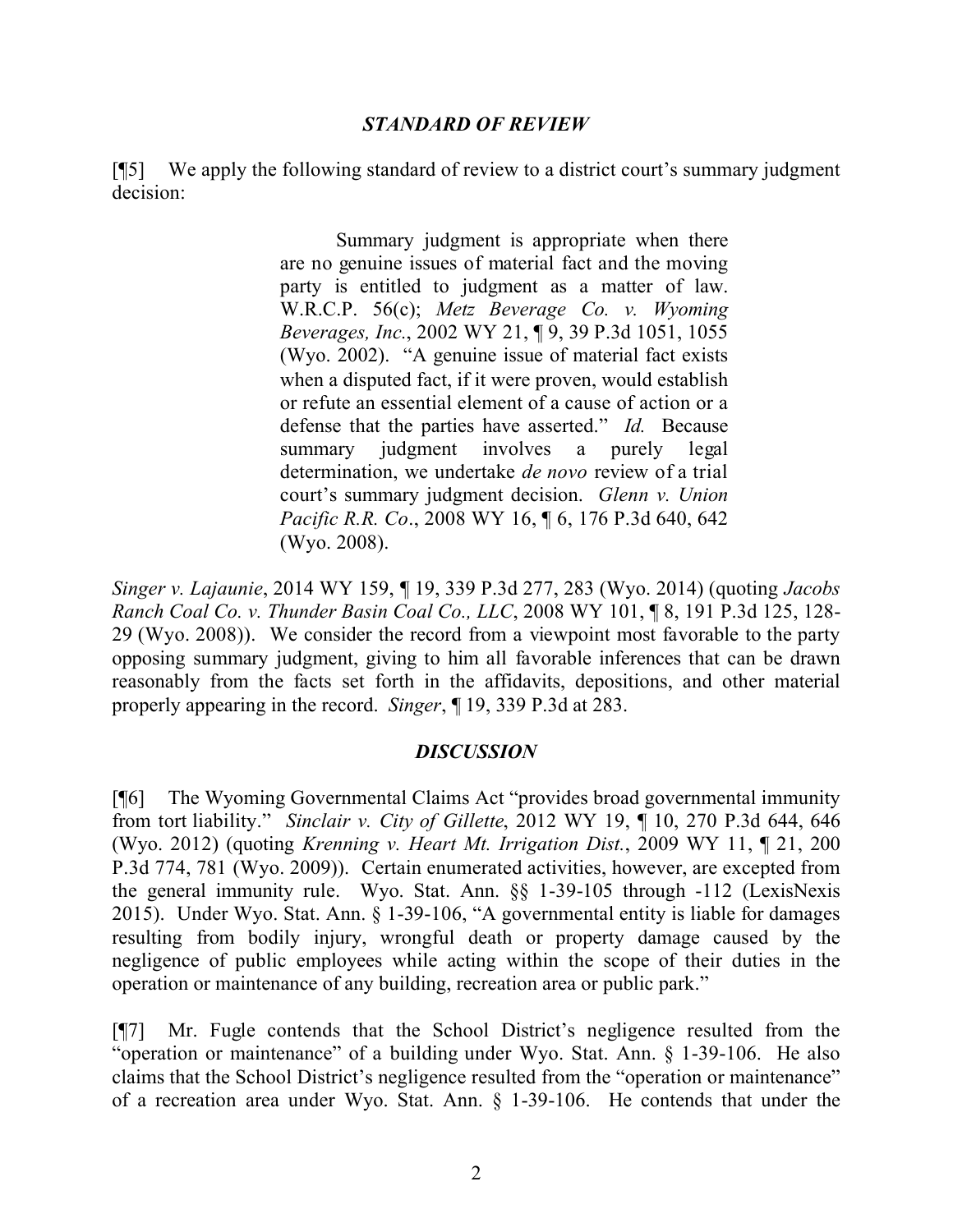statute, immunity has been waived for activities that are negligently conducted or supervised in the building or recreation area. Appellees concede that the School District is a governmental entity and that Mr. Nelson was a public employee acting within the scope of his duties. For purposes of the summary judgment motion, Appellees also concede that the science experiment was negligently conducted and Mr. Fugle was injured as a result of that negligence. They assert, however, that under Wyo. Stat. Ann. § 1-39-106, immunity from liability is waived only for activities related to the "operation or maintenance" of the facilities comprising the building or recreation area. They contend that Mr. Fugle's claims of negligence do not relate to any defect in the "operation or maintenance" of the gymnasium and, accordingly, do not fall within the waiver of governmental immunity under the statute.

[¶8] In order to resolve this case, we must interpret Section 106 of the Wyoming Governmental Claims Act. In interpreting the WGCA, we apply the following rules of statutory interpretation:

> When we interpret statutes, our goal is to give effect to the intent of the legislature, and we "attempt to determine the legislature's intent based primarily on the plain and ordinary meaning of the words used in the statute." *Krenning v. Heart Mountain Irrigation Dist.*, 2009 WY 11, ¶ 9, 200 P.3d 774, 778 (Wyo. 2009). Statutory interpretation presents a question of law, so our review of the district court's conclusions is *de novo*. *Id.*; *Sinclair Oil Corp. v. Wyo. Dep't of Revenue*, 2010 WY 122, ¶ 7, 238 P.3d 568, 570 (Wyo. 2010).

> With specific regard to the Wyoming Governmental Claims Act, we have said that we should not "enlarge, stretch, expand[,] or extend" the statutory language to include "matters not falling within its express provisions." *State v. Watts*, 2008 WY 19, ¶ 19, 177 P.3d 793, 798 (Wyo. 2008). Instead, we use our "standard rules" of statutory interpretation "to determine whether the legislature intended that immunity be waived for a particular claim and will not resort to reliance upon previous unsupported and unnecessary suggestions that the act is to be interpreted either liberally or strictly." *Id.*, ¶ 20, 177 P.3d at 798-99.

*Stroth v. North Lincoln County Hosp. Dist.*, 2014 WY 81, ¶ 7, 327 P.3d 121, 125 (Wyo.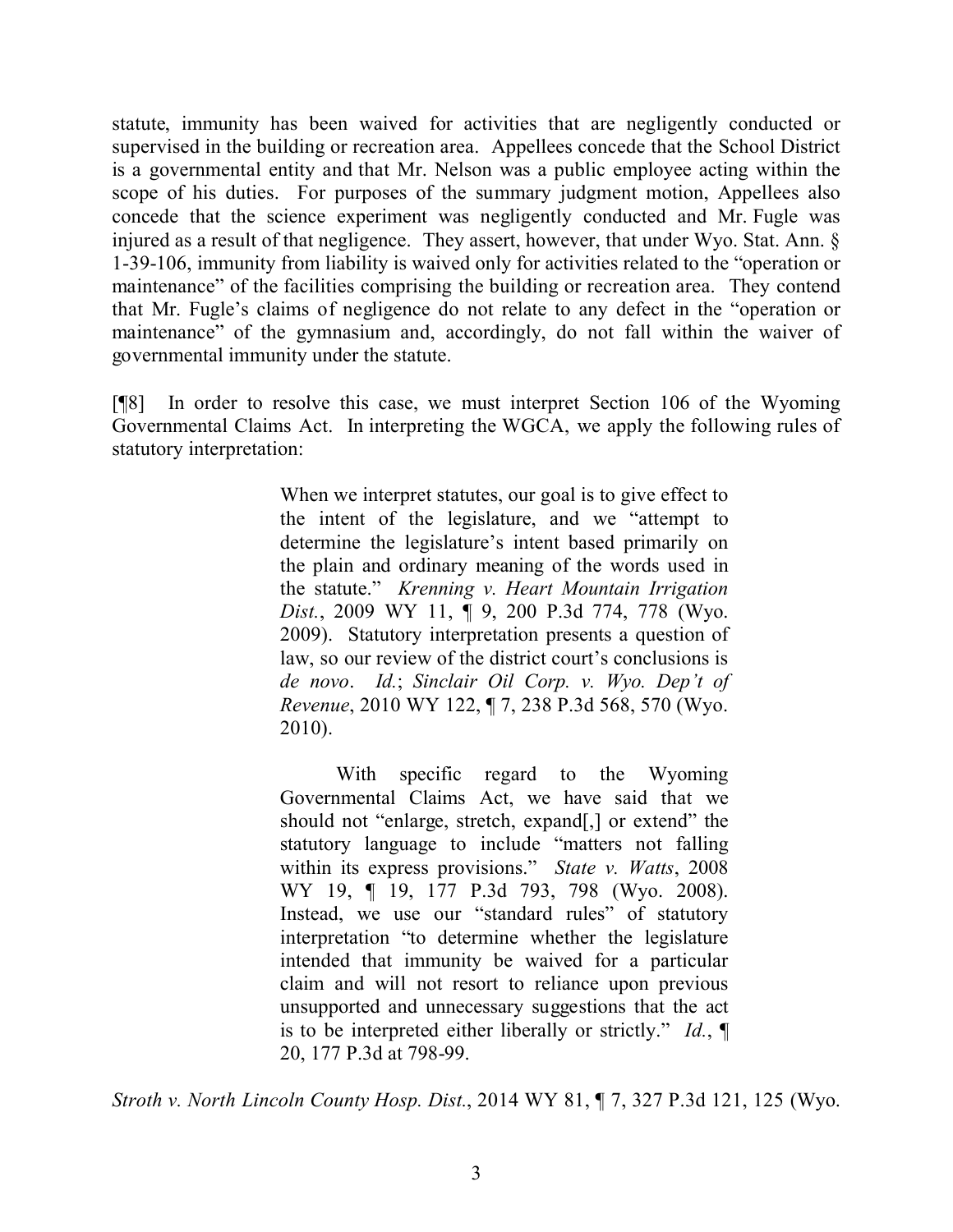## 2014) (quoting *Sinclair*, ¶¶ 8-9, 270 P.3d at 646).

## **Operation or Maintenance of a Building**

[¶9] We will address, first, Mr. Fugle's claim that Appellees' negligence falls within the exception to immunity from liability for the operation or maintenance of a "building" under Wyo. Stat. Ann. § 1-39-106. We have previously determined that this exception is limited to the State's negligence in making a building functional and, accordingly, applies only to unsafe conditions due to physical defects in the building itself. In *State Dep't of Corr. v. Watts*, 2008 WY 19, 177 P.3d 793 (Wyo. 2008), the plaintiff filed a wrongful death suit against the State after his wife, a nurse employed at the Wyoming Honor Farm, was killed by an inmate at the Honor Farm. He claimed, *inter alia*, that the Honor Farm had been negligent in failing to install security cameras in the area in which his wife was killed. *Id.*, ¶ 40, 177 P.3d at 803. The State moved for summary judgment, claiming that it was immune from suit under Wyo. Stat. Ann. § 1-39-106. The district court denied the motion, and the State appealed.

[¶10] On appeal, the plaintiff contended that "operation or maintenance" of a building should be read broadly to encompass the operation of the physical building as well as the operation of the penal institution within the building. *Id.*, ¶ 22, 177 P.3d at 799. This Court disagreed. We noted, initially, that "operation" had been defined as the "state of being operative or functional" or "the process of operating or mode of action." *Id.*, ¶ 21, 177 P.3d at 799 (quoting *City of Torrington v. Cottier*, 2006 WY 145, ¶ 8, 145 P.3d 1274, 1278 (Wyo. 2006)). We then determined that Section 106, when read in harmony with the other provisions of the WGCA waiving governmental immunity for operation of specific types of institutions, indicated that the legislature intended the waiver of immunity to extend only to the function of the building itself:

> We construe a statutory provision to harmonize it with other provisions relating to the same subject matter. Some of the other statutes waiving governmental immunity pertain to the operation of specific types of institutions. For example, § 1-39-109 waives immunity for the "negligence of public employees while acting within the scope of their duties in the operation of any public hospital[.]" If we were to accept Mr. Watts' broad interpretation of the waiver of immunity for operation of public buildings, there would be no need to specifically waive immunity for the operation of hospitals because such negligence would already be subsumed in the statute waiving immunity for operation of hospital buildings. Thus, the context of  $\S$  1-39-106 within the WGCA indicates that the legislature intended the waiver to extend only to the function of the building itself rather than the entity operated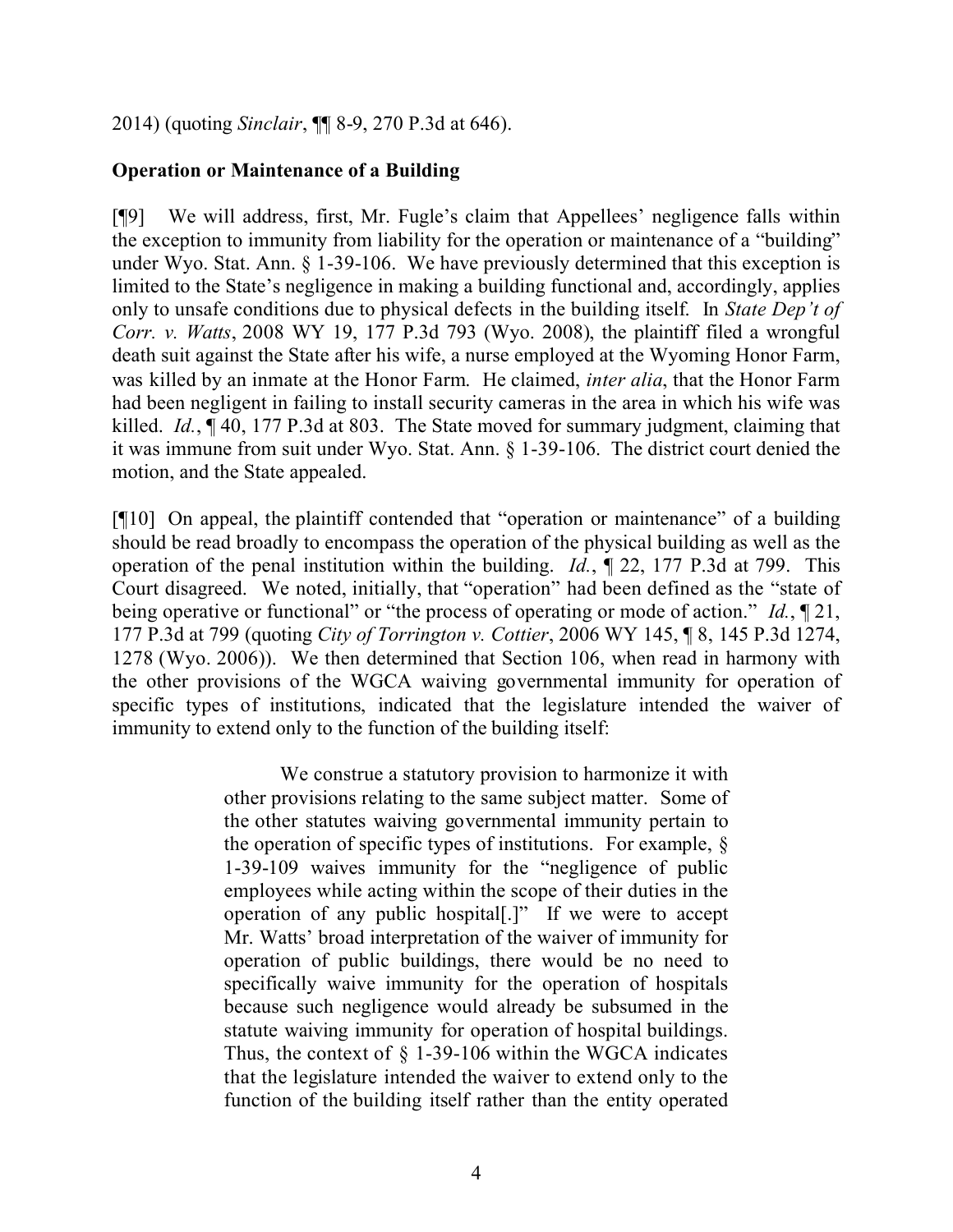within the building. If the legislature had meant to waive immunity for operation of a penal institution, it could have done so expressly. *See, e.g.*, Colo. Rev. Stat. Ann. § 24-10- 106(1)(b) (LexisNexis 2007) (specifying governmental liability for negligence in operation of correctional facilities and jails). In accordance with our rules of statutory interpretation, we will not expand the waiver of immunity to include matters not expressly stated by the legislature.

*Watts*, 123, 177 P.3d at 799. After discussing judicial precedent from other jurisdictions interpreting statutes similar to § 1-39-106, we determined that

> the clear and unambiguous language of § 1-39-106, within the context of the rest of the WGCA, indicates that the legislature intended to limit the waiver of immunity to negligence associated with the function of the building structure and did not intend to extend the waiver to negligence associated with operation of the penal institution within the building. The operation and maintenance responsibility includes fixtures attached to the building.

*Id.*, 138, 177 P.3d at 802. Ultimately, we concluded that the plaintiff's negligence claims did not pertain to maintenance or operation of the physical structure of the building and therefore did not fall within the waiver of immunity set forth in Section 106.

[¶11] In the present case, Mr. Fugle's complaint alleged that the School District and Mr. Nelson "owed duties to Plaintiff, failed to perform those duties, and the failure to perform the duties proximately caused damages to Plaintiff." His complaint extended to any unknown employees of the School District who were "involved with conducting, supervising, overseeing, or otherwise participating or facilitating the science demonstration that occurred on or about November 23, 2010." In his opposition to Appellees' motion for summary judgment, however, Mr. Fugle claimed that his injury "was a result of his impact with the unpadded gym door jamb which is part of the school building and which was operated without safety procedures." According to Mr. Fugle, "the gym building itself was being operated as part of that experiment and the result from that negligent operation and maintenance resulted in Mr. Fugle's injuries."

[¶12] In order to fit his claim within the waiver of governmental immunity set forth in Wyo. Stat. Ann. § 1-39-106, Mr. Fugle alleges a potential defect in the gymnasium due to the failure to provide adequate padding for the science demonstration. His assertions, however, ultimately relate to the design and supervision of the experiment, and not to a defect in the gymnasium. In other words, according to Mr. Fugle's theory, the gymnasium became "defective" only as a result of the design and supervision of the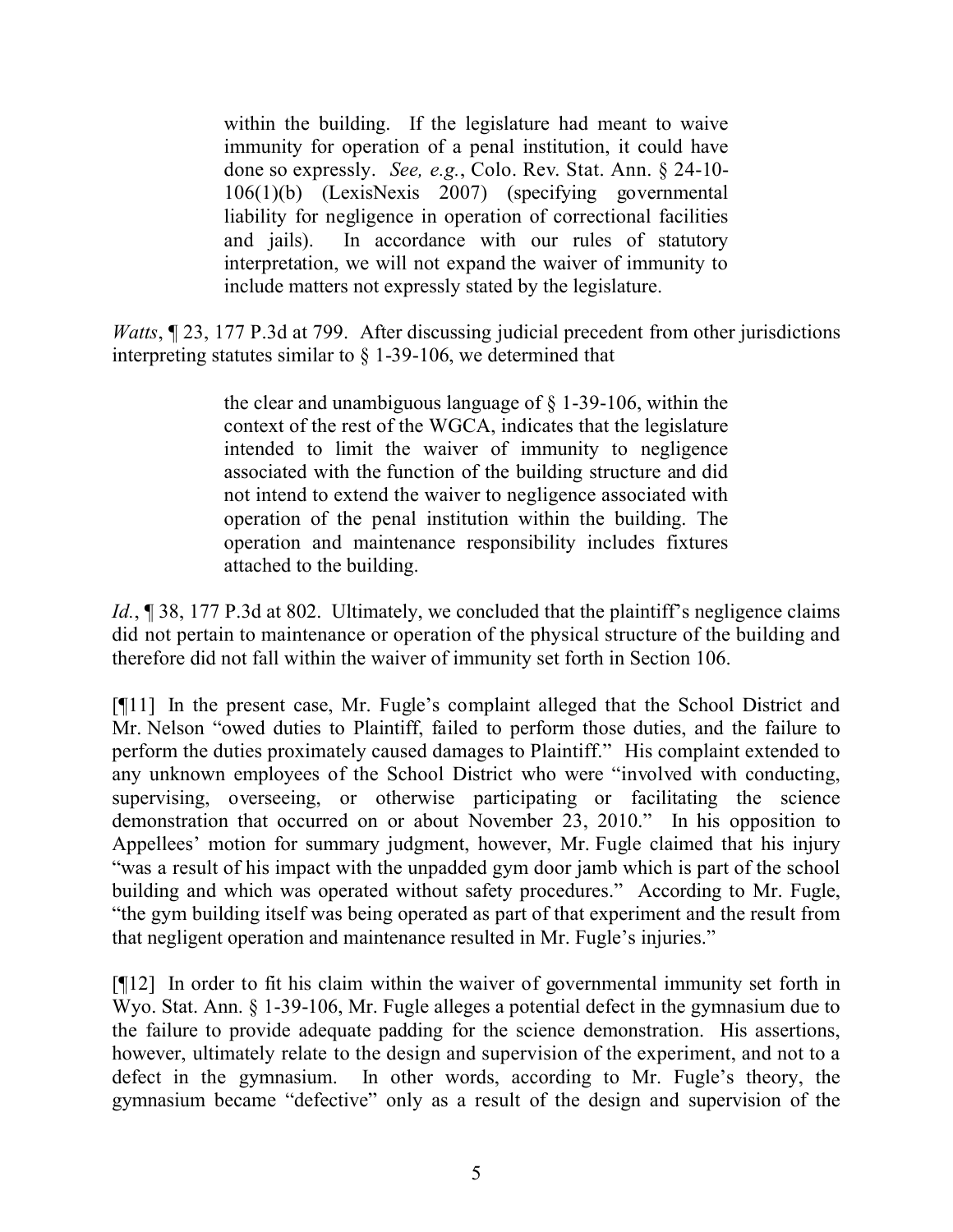science demonstration. In support of his theory, Mr. Fugle submitted two reports to the district court authored by persons designated by Mr. Fugle as expert witnesses. In the first report, submitted by an engineer, the author opined that Mr. Fugle's injuries occurred as a result of Mr. Nelson's failure to require students to wear safety gear, defects in the design of the experiment, and the lack of adequate safety procedures. Similarly, in the second report, submitted by a physics teacher, the author concluded that Mr. Fugle's injuries occurred as a result of design flaws in the experiment:

> The experiment conceived by Mr. Nelson does provide students the opportunity to experience centripetal forces, which research shows helps students learn. The problems are the central concept seems to be misrepresented and the design of the experiment itself has serious flaws including: 1. length of the rope, 2. lack of control of student speed, 3. presence of a whiplash effect, 4. small diameter rope, and 5. poor student instructions.

Neither report mentions any defect inherent in the school building or the gymnasium.

[¶13] Mr. Fugle's assertion is analogous to the claim in *Watts*, in which the plaintiff alleged negligence due, in part, to the lack of security cameras in the area in which his wife was killed. In *Watts*, ¶ 40, 177 P.3d at 803, the plaintiff produced testimony suggesting that, "if there had been security cameras to monitor the entrance to the medical offices, it is unlikely Floyd Grady could have prevented detection of his presence and Tammy Watts would not have been killed." Notwithstanding this evidence, we concluded that the plaintiff's "claims of insufficient surveillance or the lack of security cameras do not fall within the waiver." *Id.* Implicit in our conclusion was the determination that security cameras, which were not mandated by building codes or other laws, were not necessary to the function of the building structure. Similarly, in the present case, Mr. Fugle failed to present any evidence indicating that the gymnasium was inherently defective due to a lack of padding around the doors, or that such padding was required in order to make the gymnasium functional. Accordingly, because Mr. Fugle presented no evidence of a physical defect in the gymnasium, we are unable to conclude that his claims fall within the waiver of governmental immunity for operation or maintenance of a building under Wyo. Stat. Ann. § 1-39-106.

# **Operation or Maintenance of a Recreation Area**

[¶14] Mr. Fugle also claims that Appellees' negligence falls within the exception to immunity from liability for the operation or maintenance of a "recreation area" under Wyo. Stat. Ann. § 1-39-106. He claims that this waiver is broader than the waiver of immunity for the operation or maintenance of a building because it extends to all activities conducted within the recreation area. Mr. Fugle relies on our decision in *Weber*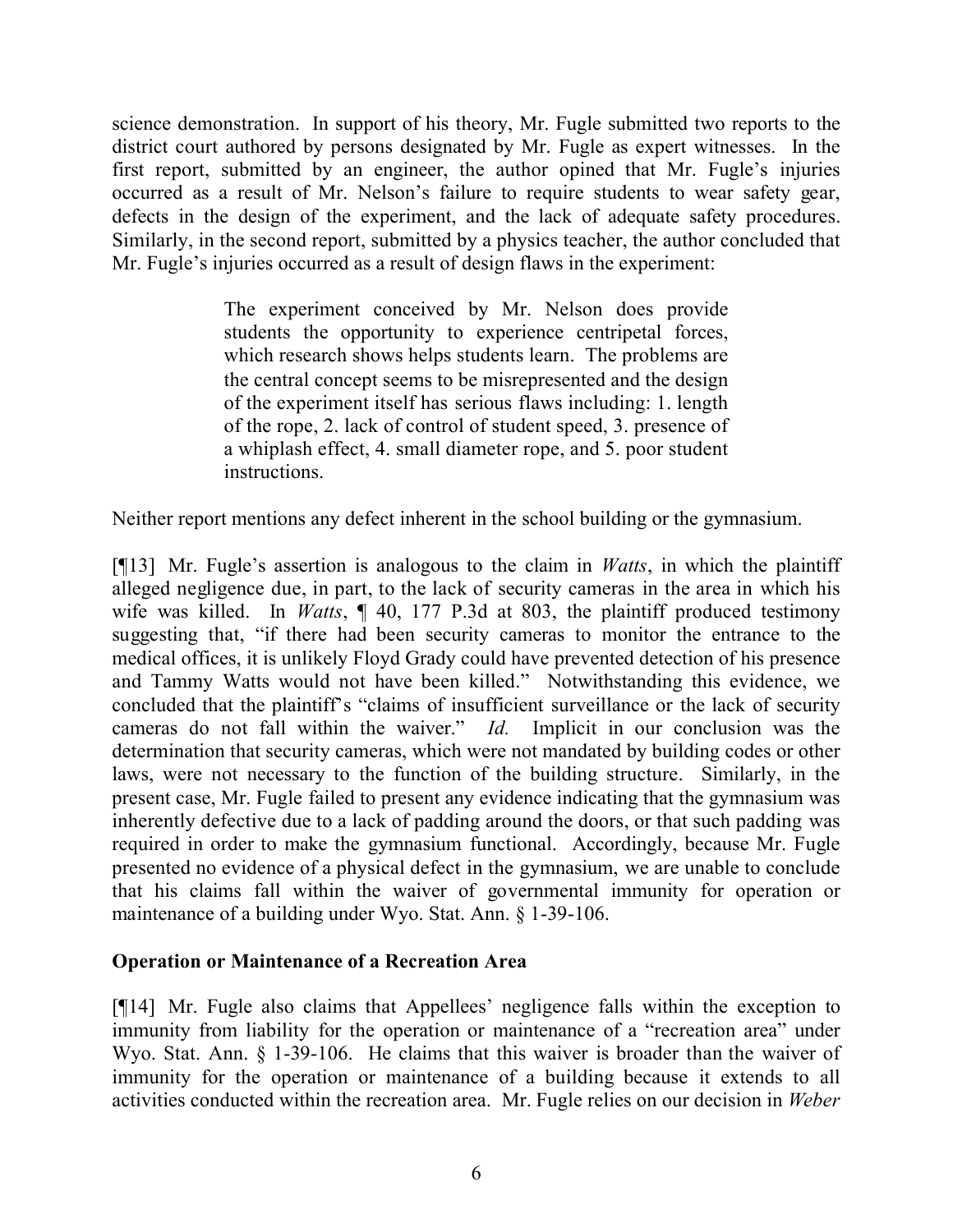*v. State*, 2011 WY 127, 261 P.3d 225 (Wyo. 2011).

[¶15] In *Weber*, the plaintiff filed a personal injury action against the State after he was burned by hot mineral water in the steam room at the Star Plunge in Hot Springs State Park. According to the plaintiff, the State had been negligent in (1) delivering water to the Star Plunge; (2) approving the design and construction of the steam room; and (3) failing to oversee the property and/or inspect for safety concerns. *Id.*, ¶ 18, 261 P.3d at 230. The State moved for summary judgment, asserting that the plaintiff's claims did not fall within the waiver of governmental immunity for the operation or maintenance of a public park under Wyo. Stat. Ann. § 1-39-106. Relying on our decision in *Watts*, the district court granted the State's motion. On appeal, we distinguished the waiver of immunity for the operation or maintenance of a building, at issue in *Watts*, from the waiver for operation or maintenance of a public park:

> The district court relied on our decision in *Watts* to rule that the legislature did not waive immunity in  $\S$  1-39-106 for "business operations of concessionaires in [s]tate [p]arks." *Watts* involved a suit against the State after a nurse employed at the Wyoming Honor Farm was killed by an inmate. *Watts*,  $\P$ [[ 3-4, 177 P.3d at 794. We interpreted the portion of  $\S$  1-39-106 that waives immunity for operation or maintenance of a "building" and stated that the waiver is limited to the State's negligence in making the building functional and, accordingly, applies only to unsafe conditions due to physical defects in the building. *Id.* at ¶¶ 21, 36, 177 P.3d at 799, 802. We distinguished the waiver of immunity for operation of a discrete "building" in  $\S$  1-39-106 from waivers of immunity for certain types of facilities, such as "hospitals" in § 1-39- 109. We indicated that when the legislature grants immunity for facilities with a specific purpose, the waiver includes the activities undertaken within such facilities. Specific to the facts of *Watts*, the legislature did not waive immunity for operation of a penal institution, so the waiver only pertained to the physical attributes of the building, not the activities conducted therein. *Id.* at ¶ 23, 177 P.3d at 799.

> The present case involves the statutory language waiving immunity for operation of a "park," not a "building." The plain meaning of "park" is "a public area of land . . . having **facilities for recreation,**" *Webster's College Dictionary* 984 (1991), and "a piece of open land . . . **with public amenities.**" www.dictionary.com (emphasis added). As is clear from the standard definition of park, the word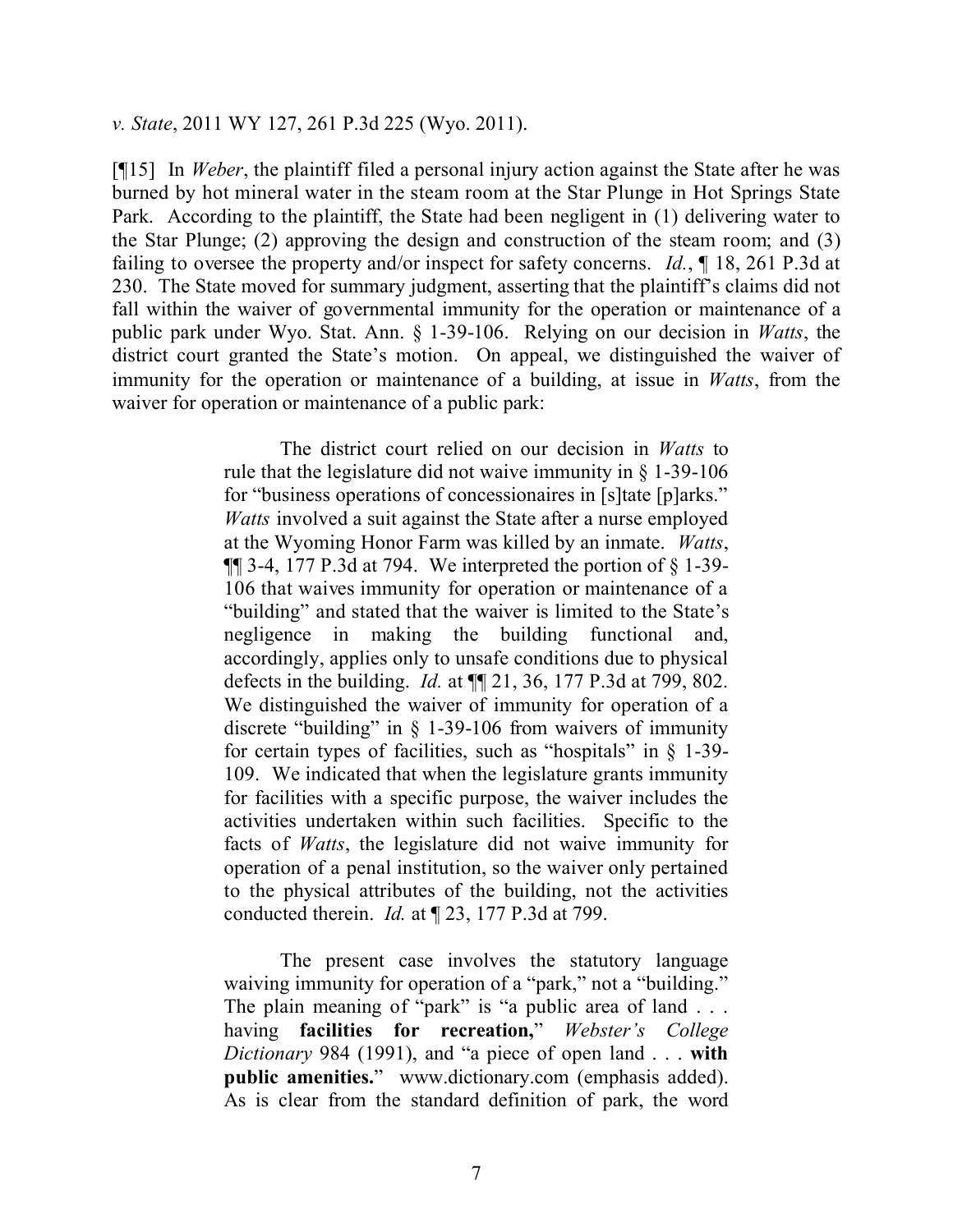means more than the land itself; it includes whatever "amenities" and "facilities for recreation" the owner of the park chooses to incorporate. The rationale we used to limit the waiver of immunity for operation of a building in *Watts* does not apply to the waiver for operation of a park because, unlike operation of a building, operation of a park involves many different activities and amenities. As with the waiver of immunity for operation of a hospital referenced in *Watts*, the waiver of immunity for parks includes the activities undertaken by the State within the park facilities.

This Court has employed similar reasoning in interpreting the waiver of immunity for operation of a "recreation area" in § 1-39-106. In *Newberry* [*v. Board of County Comm'rs of Fremont County*], 919 P.2d [141,] 146 [(Wyo. 1996)], we recognized that maintenance of a trestle on a trail fell within the waiver for a "recreation area," although we ultimately held the State was immune because Wyo. Stat. Ann. § 1-39-120 provided specific immunity for maintenance of a bridge within a recreation area. In *DiVenere v. University of Wyoming*, 811 P.2d 273, 274 (Wyo. 1991), Ms. DiVenere was injured when she fell on ice on a concourse leading to the upper deck at the University of Wyoming's football stadium. Giving the statutory language its standard meaning, we held that the stadium was a recreation area and the ramps or concourses were part of that recreation area. *Id.* at 275-76. Thus, this Court's interpretation of "recreation area" included the facilities and amenities within the "recreation area."

*Weber*, ¶¶ 15-17, 261 P.3d at 229-30. Ultimately, we held that the waiver of governmental immunity for operation or maintenance of a public park under Wyo. Stat. Ann. § 1-39-106 applied to the plaintiff's claims that the State had been negligent in approving the design and construction of the steam room and in failing to properly oversee the property and/or inspect for safety concerns. *Id.*, ¶¶ 22-24, 261 P.3d at 231- 32.

[¶16] According to Mr. Fugle, our decision in *Weber* indicates that the waiver of immunity from liability for negligence in the operation or maintenance of a recreation area applies to negligence relating to any activities undertaken within the recreation area. We do not agree. Mr. Fugle relies heavily on the statement, from *Weber*, that "the waiver of immunity for parks includes the activities undertaken by the State within the park facilities." The specific "activities" at issue in *Weber*, however, related to operation or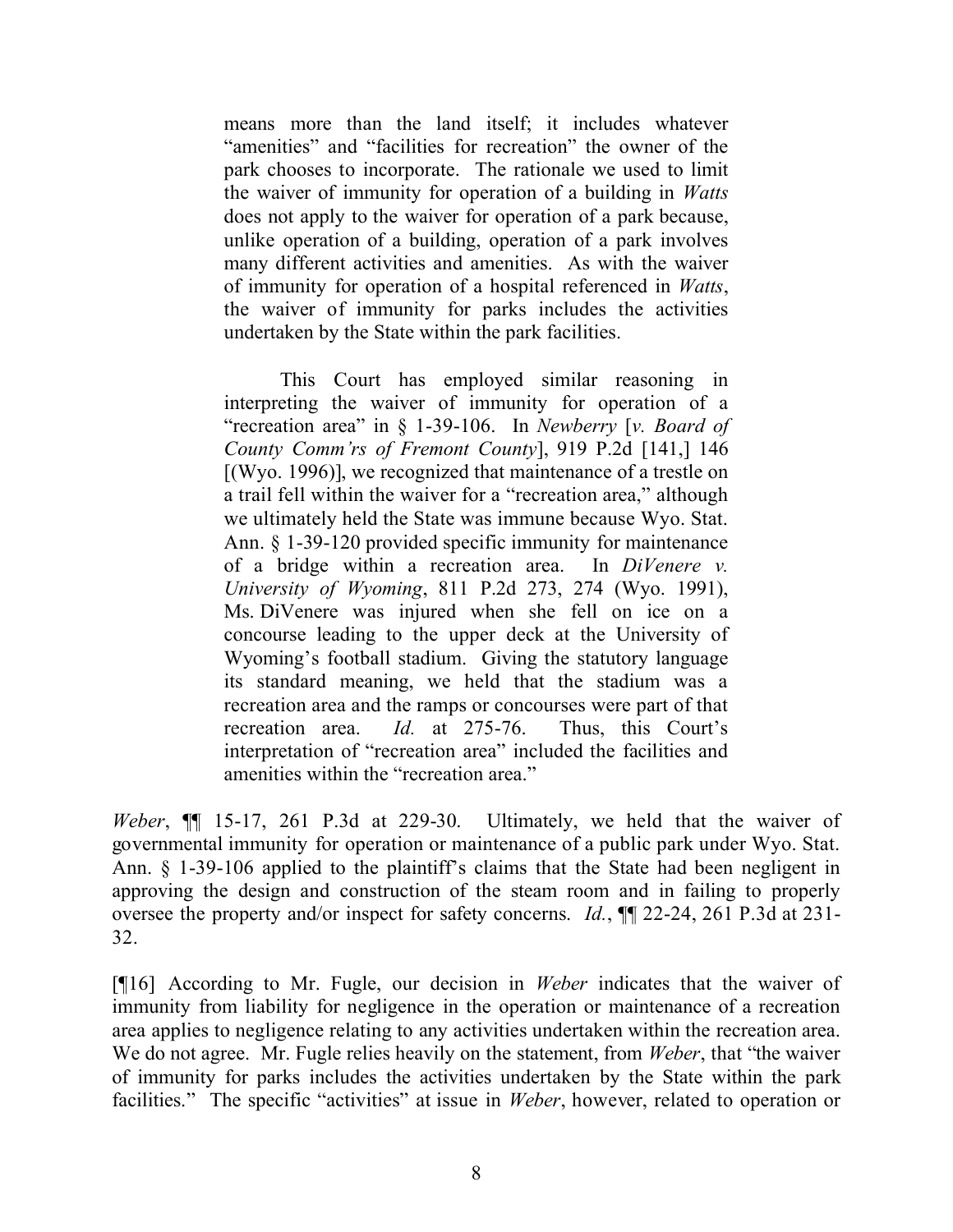maintenance of the physical facilities in the park. We began our analysis in that case by noting that the "standard definition of [a] park . . . includes whatever 'amenities' and 'facilities for recreation' the owner of the park chooses to incorporate." *Id.*, ¶ 16, 261 P.3d at 230. We noted that, under Wyo. Stat. Ann. § 36-8-304, the State acted under specific statutory authorization to lease park lands and provide water to its lessees. Based on that statutory authorization, we concluded the legislature intended to waive immunity for negligence in approving the design and construction of the steam room and in delivering water to the steam room:

> On its face, the legislation envisioned that the operation of Hot Springs State Park would include leasing property to private persons who would provide facilities for the public to use the hot mineral water. The statute also contemplates the State would regulate those buildings and improvements, approve building plans, specify materials, and provide hot mineral water to the facilities. When § 36-8-304 is read in conjunction with  $\S$  1-39-106, it is obvious that the legislature intended to waive immunity for the State's alleged negligence in approving its lessee's (the Star Plunge's) design and construction of the [steam room] and in supplying the water.

*Weber*, ¶ 20, 261 P.3d at 231. We also found that our reasoning was consistent with the application of Wyo. Stat. Ann. § 1-39-106 in cases involving recreation areas. Indeed, in both of the cases cited in *Weber* involving operation of a recreation area, the alleged negligence related to operation of the physical attributes of the recreation area, and not the activities conducted within the recreation area. In *DiVenere*, 811 P.2d at 274, the plaintiffs alleged that the State was negligent in failing to keep a walkway in the University of Wyoming's football stadium free of ice. In *Newberry*, 919 P.2d at 143-44, the plaintiff alleged the State was negligent in failing to maintain a trestle on a public trail.

[¶17] Assuming, without deciding, that a high school gymnasium is a recreation area, we cannot conclude that conducting and supervising a science demonstration constitutes operation or maintenance of a recreation area simply because the activity takes place there. Mr. Fugle suggests that the State's immunity from liability depends on the location of the demonstration. According to his interpretation of the Governmental Claims Act, Appellees would have preserved their immunity from liability if the demonstration had been conducted in a classroom. We do not think the legislature intended such a result. In this case, unlike in *Weber*, the alleged negligence does not relate to any defect in the design or construction of a physical structure or facility. Ultimately, we find no reason to conclude that the legislature intended for the waiver of immunity from liability in the operation or maintenance of a recreation area to apply to all activities undertaken within a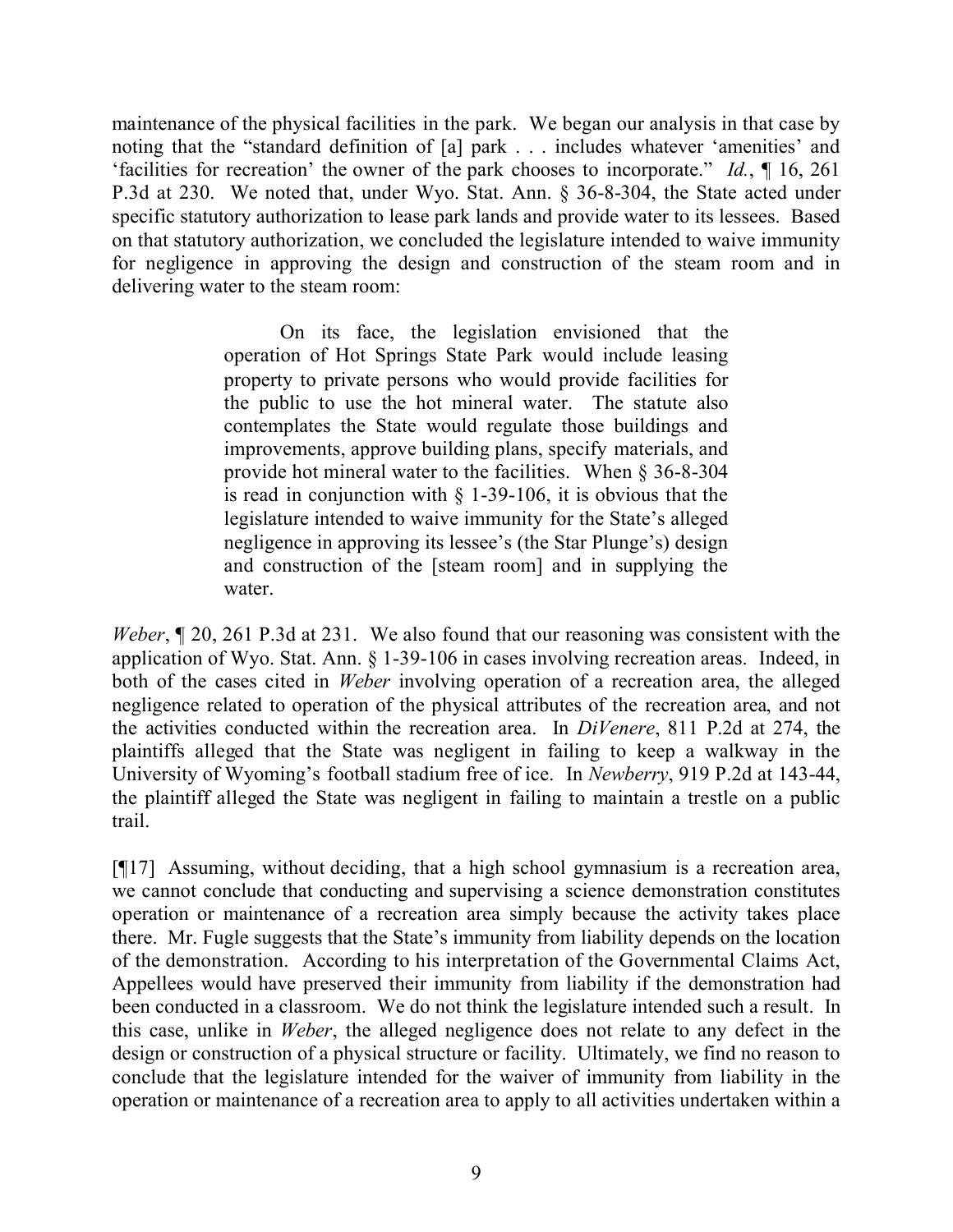particular recreation area. Rather, we conclude that the legislature intended to limit the waiver of immunity to negligence associated with the function of the physical attributes or structure of the recreation area.

[¶18] Consequently, for purposes of our analysis in the present case, the "recreation area" at issue is not distinguishable from the "building" under Wyo. Stat. Ann. § 1-39- 106. As a result, the waiver of immunity from liability for operation or maintenance of the recreation area in this case is co-extensive with the waiver for operation or maintenance of the building. Accordingly, for the reasons set forth above, we conclude that Mr. Fugle's claim does not fall within the waiver of governmental immunity set forth at Wyo. Stat. Ann. § 1-39-106.

[¶19] As a final matter, we note that during oral argument, counsel for Mr. Fugle commented extensively on the inherent unfairness and harshness of the Governmental Claims Act as applied in this case. Mr. Fugle contends that students who are negligently injured by the actions or inactions of school employees acting within the scope of their responsibilities should have a legal remedy. He argues that there is no legitimate justification for permitting the School District to be shielded from liability for injuries sustained by students under its care. That appeal, however, is appropriately addressed to the legislature or, perhaps, to the School District.

[¶20] We have previously explained that the doctrine of sovereign immunity "has its roots in the ancient common law of England which held 'The King can do no wrong' and hence could not be sued in any court of law." *Worthington v. State*, 598 P.2d 796, 803 (Wyo. 1979) (footnote omitted). Since 1979, however, the doctrine has been controlled by statute and, in recognition of the unfairness in preventing certain plaintiffs from obtaining a remedy, our legislature has set forth exceptions to the doctrine:

> In reality, of course, the King does "do wrong," but the right to seek redress for such wrong is determined by the policy and will of the legislative body. . . .

> In 1979, the Wyoming Legislature abrogated the common law of sovereign immunity in Wyoming, and established sovereign immunity as a legislative construct. *See* Wyo. Stat. Ann. §§ 1-39-101 to 1-39-121 (LexisNexis 2013). . . . The Wyoming Legislature's purpose in enacting the WGCA is clear. The legislature sought to retain the common law principle that a governmental entity is generally immune from lawsuits, while acknowledging that fairness requires authorizing lawsuits against a governmental entity in certain statutorily defined situations. The legislature therefore created specific statutory exceptions to the general rule of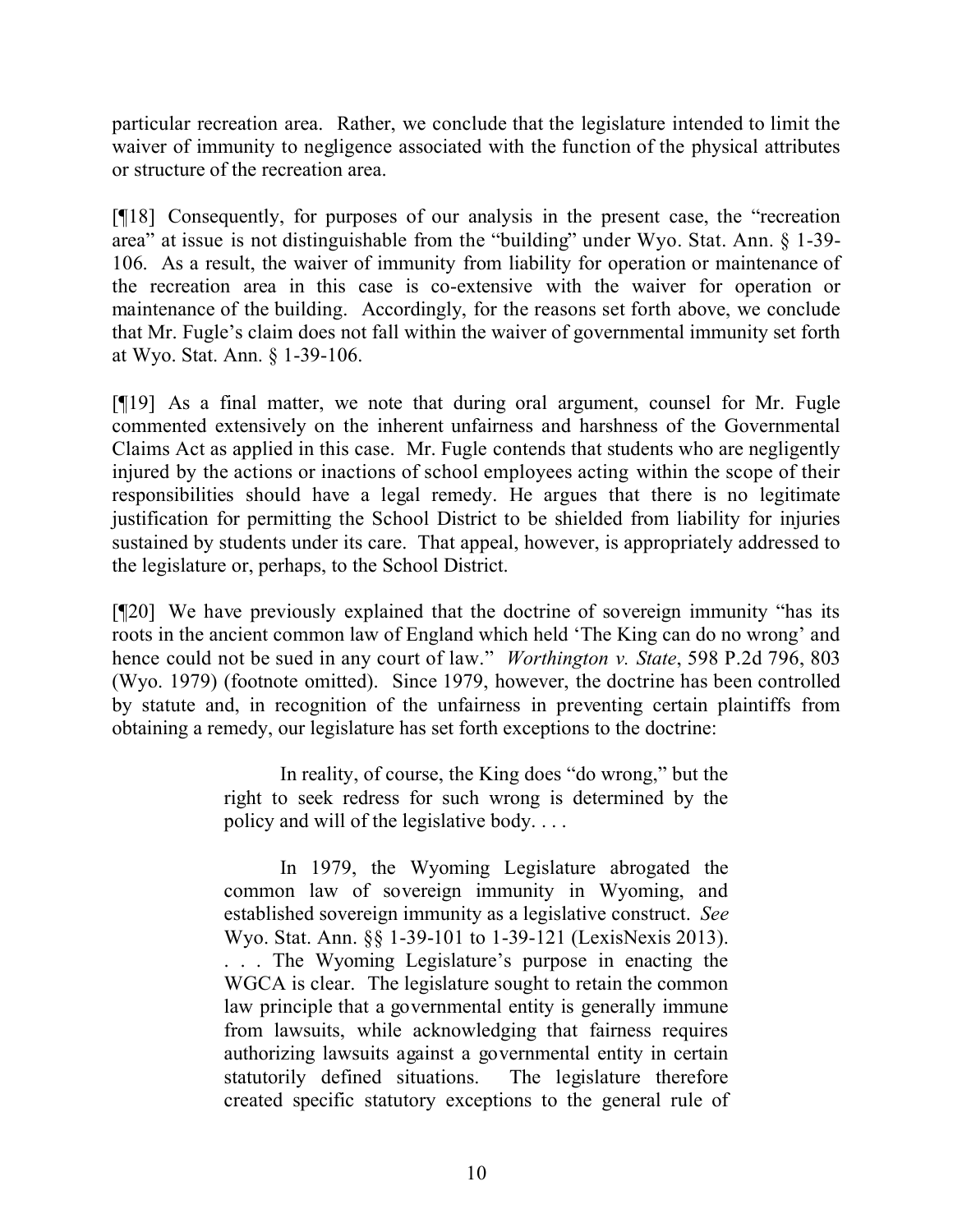#### sovereign immunity.

*Campbell County Mem. Hosp. v. Pfeifle*, 2014 WY 3, ¶¶ 18-19, 317 P.3d 573, 578 (Wyo. 2014). We have endeavored to interpret the statutory language pertaining to one of the exceptions created by the legislature and have found that the exception set forth in Wyo. Stat. Ann.  $\S$  1-39-106 does not apply and does not provide a remedy for Mr. Fugle.<sup>1</sup>

[¶21] We would also note that the legislature has provided governmental entities the option to secure liability insurance and, in such a case, immunity is waived to the extent of that insurance. Wyo. Stat. Ann.  $\S$  21-3-129; 1-39-118(b)(i).<sup>2</sup> It is undisputed, however, that the School District did not obtain insurance coverage that would extend its liability beyond the provisions of the Governmental Claims Act. In the final analysis, Mr. Fugle's plea for a remedy is best made to the legislature for expansion of the

 $2$  Wyo. Stat. Ann. § 21-3-129 provides:

#### **Comprehensive liability insurance; waiver of governmental immunity.**

(a) The board of trustees of each school district within the state may procure a policy or policies of comprehensive liability insurance as provided in W.S. 1-39-118(b), self-insure as provided in W.S. 1-39-  $118(c)(i)$  or join with other school districts as provided in W.S. 1-39- $118(c)(ii)$ .

Wyo. Stat. Ann. § 1-39-118(b)(i) provides:

#### **Maximum liability; insurance authorized.**

**. . .** 

(b) A governmental entity is authorized to purchase liability insurance coverage covering any acts or risks including all or any portion of the risks provided under this act. Purchase of liability insurance coverage shall extend the governmental entity's liability as follows:

> (i) If a governmental entity has insurance coverage either exceeding the limits of liability as stated in this section or covering liability which is not authorized by this act, the governmental entity's liability is extended to the coverage.

 $<sup>1</sup>$  The legislative exceptions to immunity include liability for the negligent operation of: motor vehicles,</sup> aircraft, and watercraft (Wyo. Stat. Ann. § 1-39-105); airports (Wyo. Stat. Ann. § 1-39-107); public utilities (Wyo. Stat. Ann. § 1-39-108); and medical facilities (Wyo. Stat. Ann. § 1-39-109). Governmental immunity has also been waived for damages caused by the negligence of government health care providers (Wyo. Stat. Ann. § 1-39-110) and peace officers (Wyo. Stat. Ann. § 1-39-112).